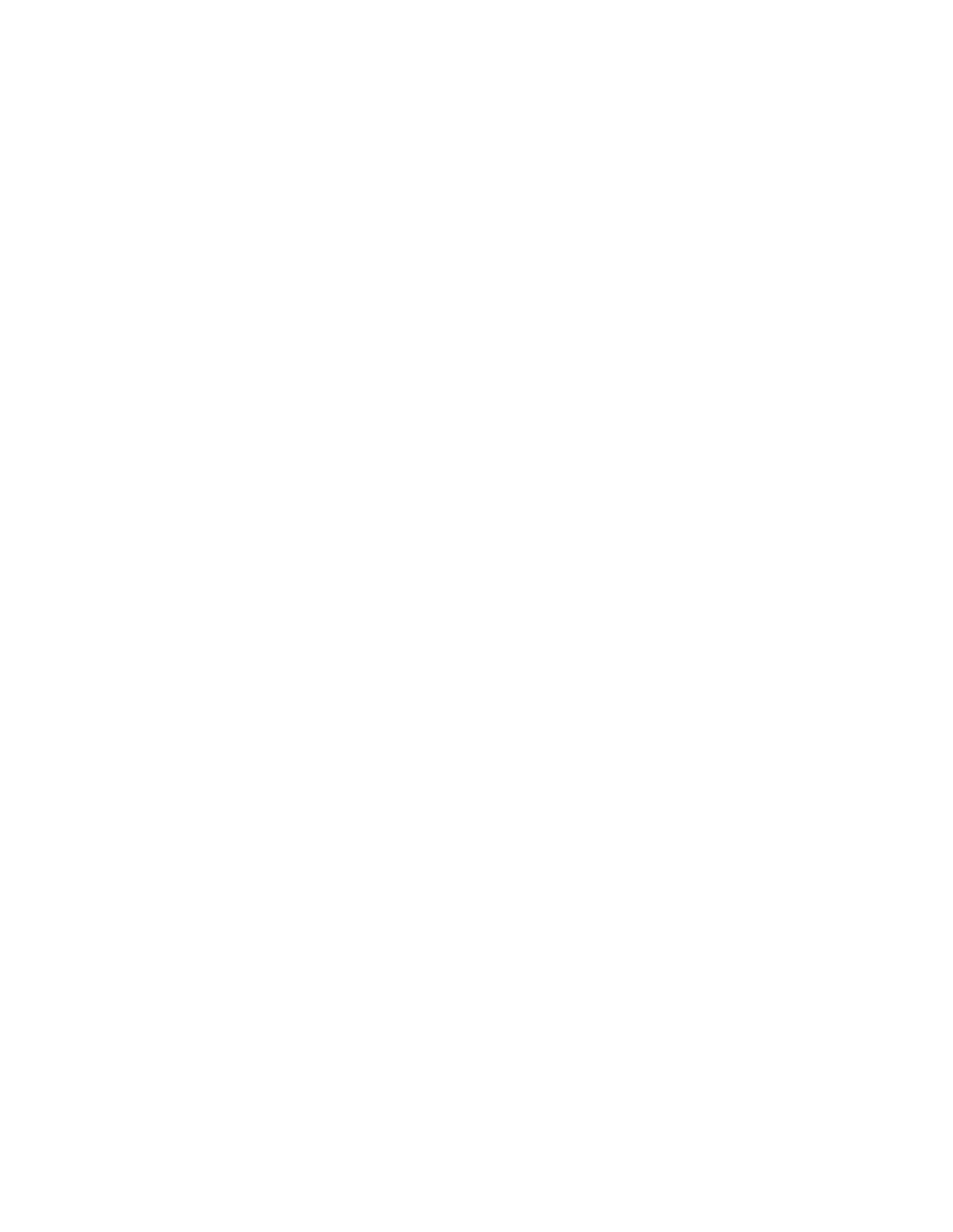# **Table of Contents**

| $\label{lem:1.1} \mbox{Introduction} \,\, \ldots \,\, \ldots \,\, \ldots \,\, \ldots \,\, \ldots \,\, \ldots \,\, \ldots \,\, \ldots \,\, \ldots \,\, \ldots \,\, \ldots \,\, \ldots \,\, \ldots \,\, \ldots \,\, \ldots \,\, \ldots \,\, \ldots \,\, \ldots \,\, \ldots \,\, \ldots \,\, \ldots \,\, \ldots \,\, \ldots \,\, \ldots \,\, \ldots \,\, \ldots \,\, \ldots \,\, \ldots \,\, \ldots \,\, \ldots \,\, \ldots \,\, \ldots \,\, \ldots \,\, \ldots \$ |  |
|-----------------------------------------------------------------------------------------------------------------------------------------------------------------------------------------------------------------------------------------------------------------------------------------------------------------------------------------------------------------------------------------------------------------------------------------------------------------|--|
|                                                                                                                                                                                                                                                                                                                                                                                                                                                                 |  |
|                                                                                                                                                                                                                                                                                                                                                                                                                                                                 |  |
|                                                                                                                                                                                                                                                                                                                                                                                                                                                                 |  |
|                                                                                                                                                                                                                                                                                                                                                                                                                                                                 |  |
|                                                                                                                                                                                                                                                                                                                                                                                                                                                                 |  |
|                                                                                                                                                                                                                                                                                                                                                                                                                                                                 |  |
|                                                                                                                                                                                                                                                                                                                                                                                                                                                                 |  |
|                                                                                                                                                                                                                                                                                                                                                                                                                                                                 |  |
|                                                                                                                                                                                                                                                                                                                                                                                                                                                                 |  |
|                                                                                                                                                                                                                                                                                                                                                                                                                                                                 |  |

### <span id="page-2-0"></span>**Acknowledgements**

This Standards document was developed with a Collaborative Working Group comprised of representatives from each of the following participating jurisdictions: the Association of Registered Nurses of Newfoundland and Labrador, the Association of Registered Nurses of Prince Edward Island, the Nurses Association of New Brunswick, the Registered Nurses Association of the Northwest Territories and Nunavut and the Yukon Registered Nurses Association.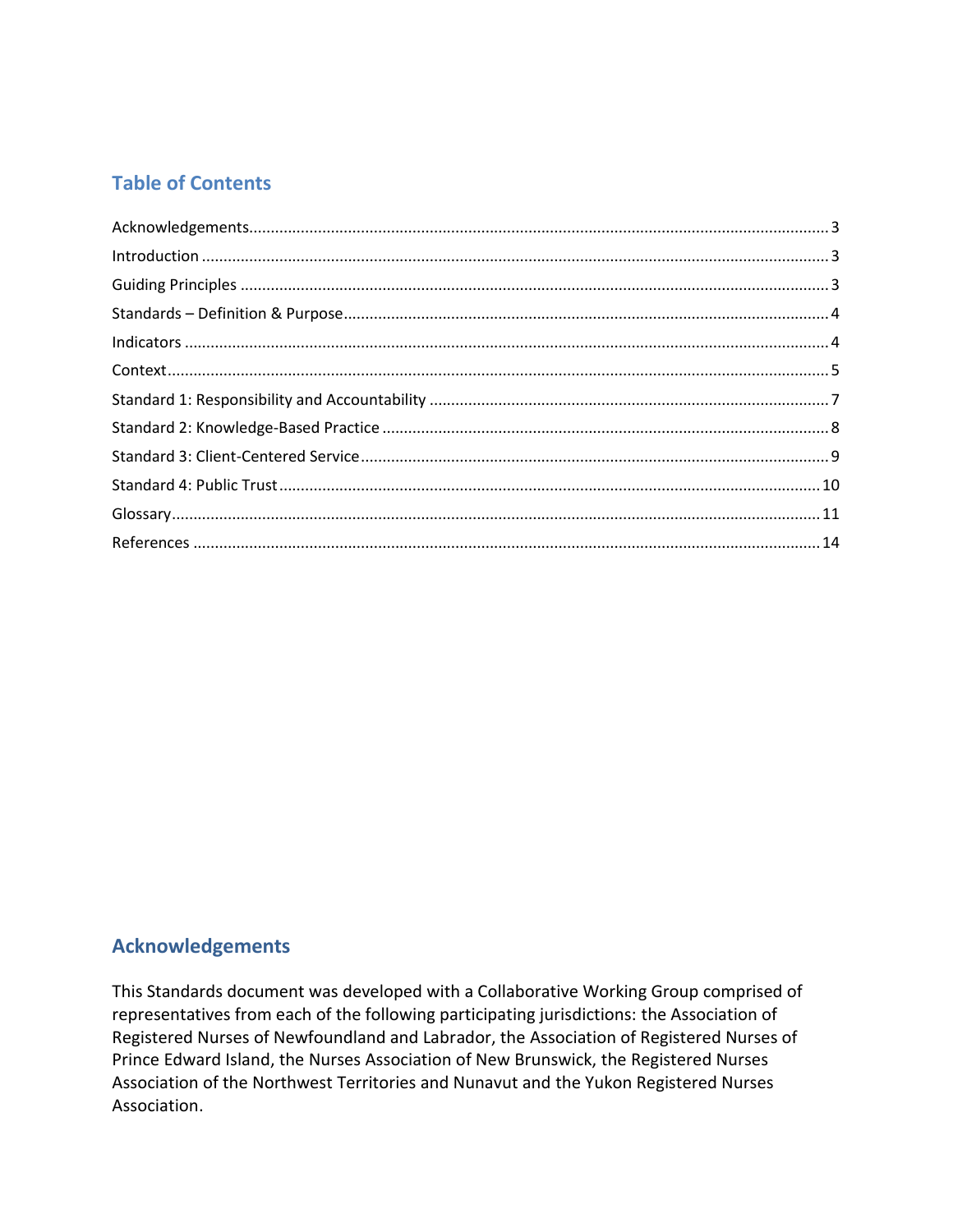### <span id="page-3-0"></span>**Introduction**

The Registered Nurses Association of the Northwest Territories and Nunavut (RNANT/NU) has the legislated authority through the Nursing Profession Act (NPA, 2004) to establish, maintain and promote standards of practice for registered nurses and nurse practitioners. This authority reflects RNANT/NU's primary mandate to protect and serve the public through **self-regulation**\*. The *Standards of Practice for Registered Nurses and Nurse Practitioners* establishes the regulatory and professional foundation for nursing practice. The standards identify for registered nurses, nurse practitioners, the public, government and other stakeholders the expected level of performance of registered nurses and nurse practitioners.

#### **All references made to registered nurses (RNs) in this document include nurse practitioners (NPs).**

This document identifies four standards of practice for registered nurses:

- Standard 1 Responsibility and Accountability
- Standard 2 Knowledge-Based Practice
- Standard 3 **Client**-Centered Service

<span id="page-3-1"></span>Standard 4 - Public Trust

# **Guiding Principles**

Standards of practice for registered nurses are based on the following principles:

- RN practice supports the safety, dignity and wellbeing of every client.
- The client is the central focus of registered nurse practice and leads the process of decision making related to care.
- Public interest and safety are best served when registered nurses continually enhance knowledge, skill and judgement.
- **Quality professional practice environments** support registered nurses in meeting practice expectations.
- Registered nurses' practice is guided by the philosophy of **primary health care**.
- Registered nurses recognize the influence of the **social determinants of health** in shaping the health status of individuals and communities.

\* Words or phrases in bold print are found in the glossary. They are shown in bold on first appearance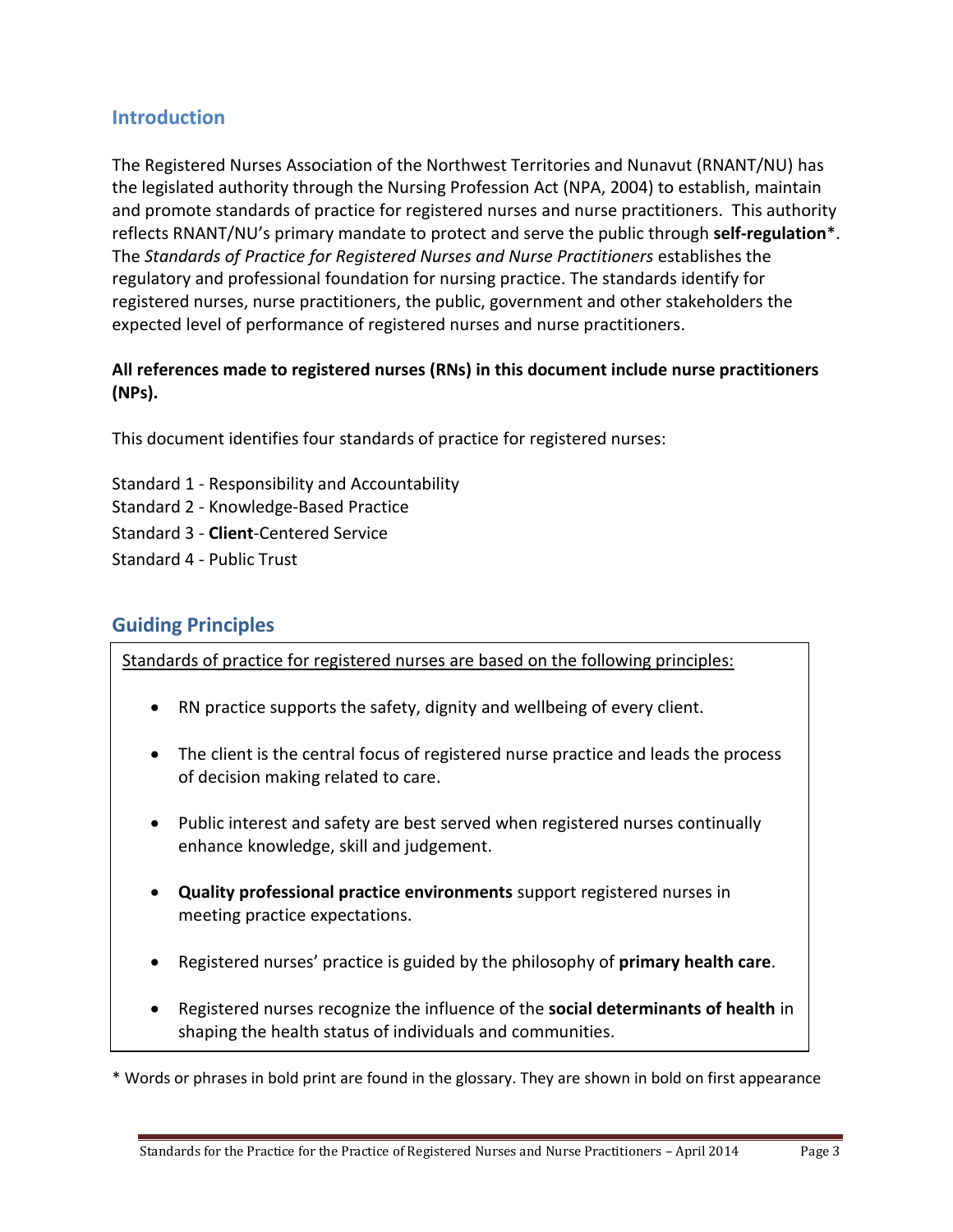# <span id="page-4-0"></span>**Standards – Definition & Purpose**

Standards are broad and principle-based statements. They are authoritative statements that articulate conduct or performance required of registered nurses. They serve to further define responsibilities set out in legislation and regulation.

The primary purpose of standards is to identify the level of performance expected of RNs in their practice, against which actual performance can be measured*.* All registered nurses are responsible for understanding the *Standards*\*\* and applying them to their practice.

The *Standards* are interrelated and intended to be sufficiently dynamic so as to define safe, competent, compassionate and ethical practice across all settings and domains.

#### **Standards for Nursing Practice serve to:**

- protect the public by supporting safe, competent, compassionate and ethical practice;
- assist registered nurses to understand and work through challenges encountered in their individual practice and at the system level;
- assist registered nurses in decision making;
- guide curriculum development and approval of baccalaureate nursing education, and nurse practitioner programs in the Northwest Territories and Nunavut (NT/NU);
- provide direction for administration, quality management, and performance expectations of registered nurses;
- provide a legal reference for **reasonable**, prudent practice;
- **•** inform the public and other members of the health care team about the practice of nursing;
- inform research and policy.

#### **Indicators**

To facilitate understanding and application of the *Standards of Practice for Registered Nurses and Nurse Practitioners*, there are corresponding indicators which clarify concepts central to the specific standard and provide criteria against which an individual registered nurse's actual performance is measured by self and others. Indicators serve as examples of activities which demonstrate how a standard may be applied.

Indicators are not intended to be all-inclusive and are equally important regardless of their placement within the standard

\*\* The use of the word *Standards* written in italics with an uppercase "S" refers to the *Standards of Practice for Registered Nurses and Nurse Practitioners* document. The word "standard" written with a lowercase "s" refers to all other categories of standards (e.g., document standards).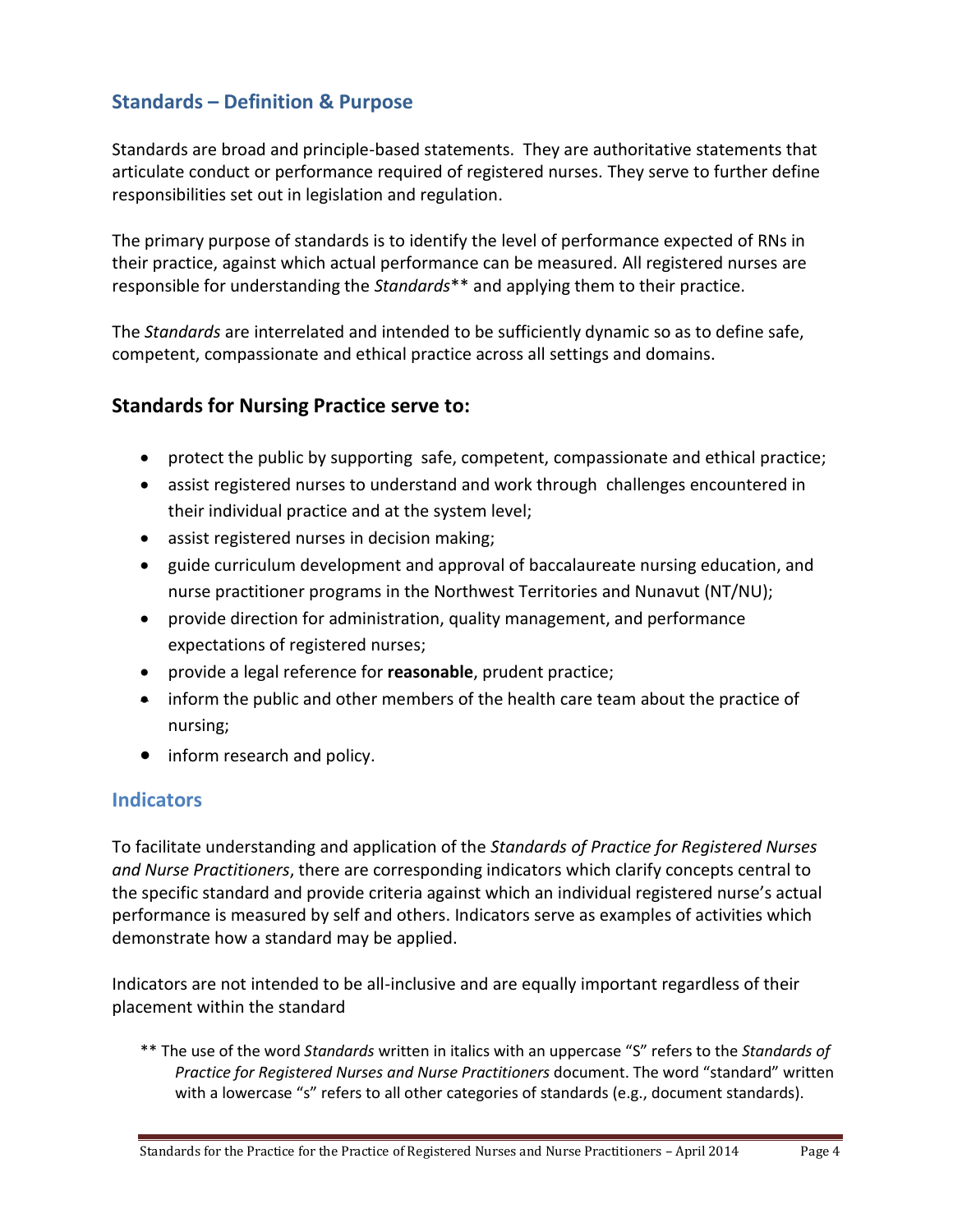## <span id="page-5-0"></span>**Context**

There are a variety of expectations that govern the practice of registered nurses. While the *Standards of Practice for Registered Nurses* establish the practice expectations of registered nurses, legislation (i.e., NPA, 2004), sets the overall legal context for the practice of nursing.

Other documents such as guidelines, clinical and practice standards provide more specific direction for the application of the *Standards* in various roles and practice settings.

*The Code of Ethics for Registered Nurses* provides guidance for ethical relationships, responsibility, behaviour and decision-making (Canadian Nurses Association, 2008). The Code is to be used in conjunction with these *Standards*.

The *Competencies in the Context of Entry-Level Registered Nurse Practice,* the *Practice and Prescriptive Guidelines for Nurse Practitioners* and the *Canadian Nurse Practitioner Core Competency Framework* are more descriptive than standards. They provide the framework for entry to practice and serve to inform the development of the nursing curriculum.

In addition to the *Standard*s, there are a variety of other categories of standards that guide nursing practice. The Pyramid of Nursing Standards (Figure 1) illustrates the relationship among the various categories of documents.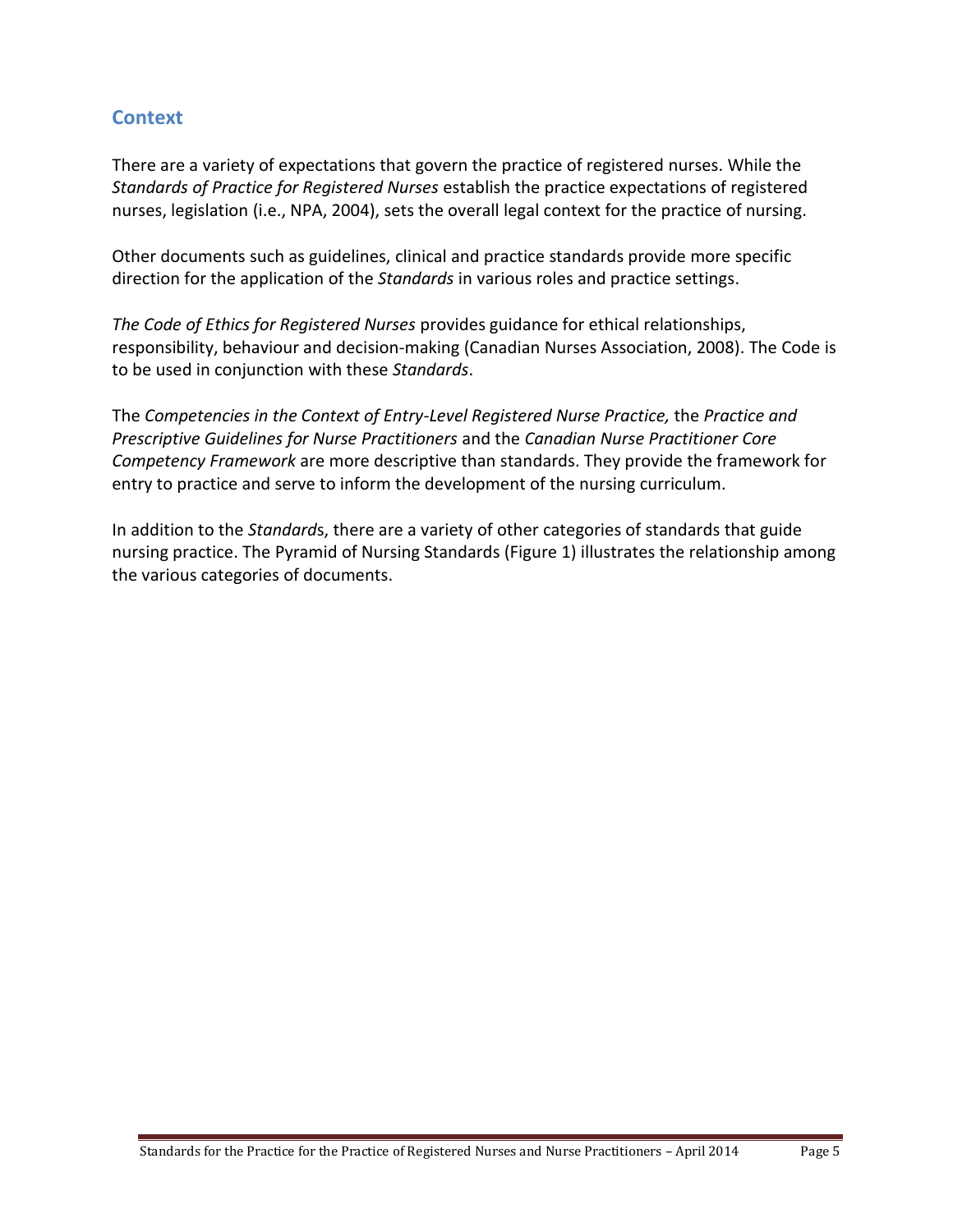| <b>Client specific expectations.</b>                                           |
|--------------------------------------------------------------------------------|
| Unit level standards                                                           |
| <b>Agency standards.</b>                                                       |
| <b>Specialty standards.</b>                                                    |
| <b>Standards of Practice for Registered Nurses</b><br>and Nurse Practitioners. |

#### **Figure 1 Pyramid of Nursing Standards**

<span id="page-6-0"></span>(Adapted from Smith, 1991)

.

- At the base of the Pyramid, the *Standards of Practice for Registered Nurses and Nurse Practitioners* set the expectations regarding nursing practice across the profession in all practice settings and domains.
- Specialty or other standards define in more detail expectations specific to an area of practice, (e.g., critical care or mental health), or they may address components of practice such as documentation or medication administration. These standards complement the *Standards of Practice for Registered Nurses and Nurse Practitioners* and provide additional information on specific topics.
- Agency standards are often synonymous with organizational policies, established by a health authority or program.
- Unit level standards stipulate expectations unique to a setting and may be presented as procedures.
- At the apex of the Pyramid are those expectations specific to a client. These reflect the application of critical inquiry as the registered nurse assesses, plans, implements and evaluates interventions to achieve desired outcomes with a particular client.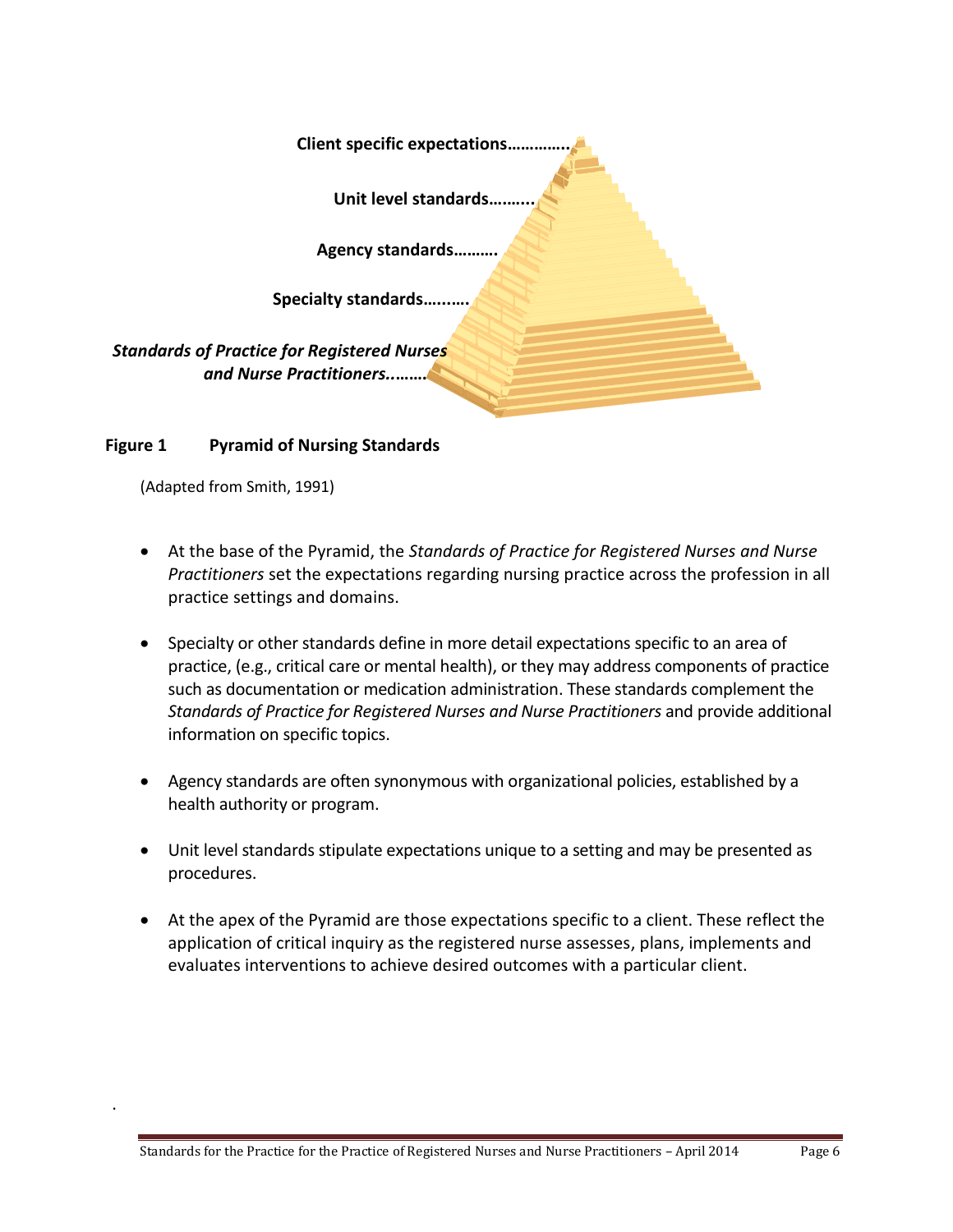# <span id="page-7-0"></span>**Standard 1: Responsibility and Accountability**

*The registered nurse is responsible for practising safely, competently, compassionately and ethically and is accountable to the client, employer, profession and the public.*

The registered nurse:

- 1.1 maintains current registration;
- 1.2 practises in accordance with relevant legislation<sup>1</sup>, standards and employer policies;
- 1.3 practises in accordance with the *Code of Ethics for Registered Nurses*;
- 1.4 assumes primary responsibility for **continuing competence**;
- 1.5 is accountable for nursing actions, decisions and professional conduct;
- 1.6 takes measures to ensure **fitness to practise** such that **client safety** is not compromised;
- 1.7 recognizes and **takes action** in situations where client safety is actually or potentially compromised;
- 1.8 fulfills duty to report<sup>2</sup>;

 $\overline{a}$ 

1.9 **advocates** for and contributes to the development and implementation of policies, programs and practices relevant to practice setting and the nursing profession.

<sup>1</sup> Examples of relevant legislation include the NPA (2004) and the regulations under it, and other legislation governing nursing practice. Registered Nurses are also required to comply with other federal and provincial legislation that may not be within RNANT/NU's regulatory mandate, but which may be enforceable by other regulatory bodies, tribunals or the court (Adapted from CRNBC, 2012).

<sup>2</sup> Registered nurses have the obligation to report to RNANT/NU any situation in which they have reason to believe there is risk to the public resulting from incompetent, non-compassionate, unethical or impaired practice by a health professional.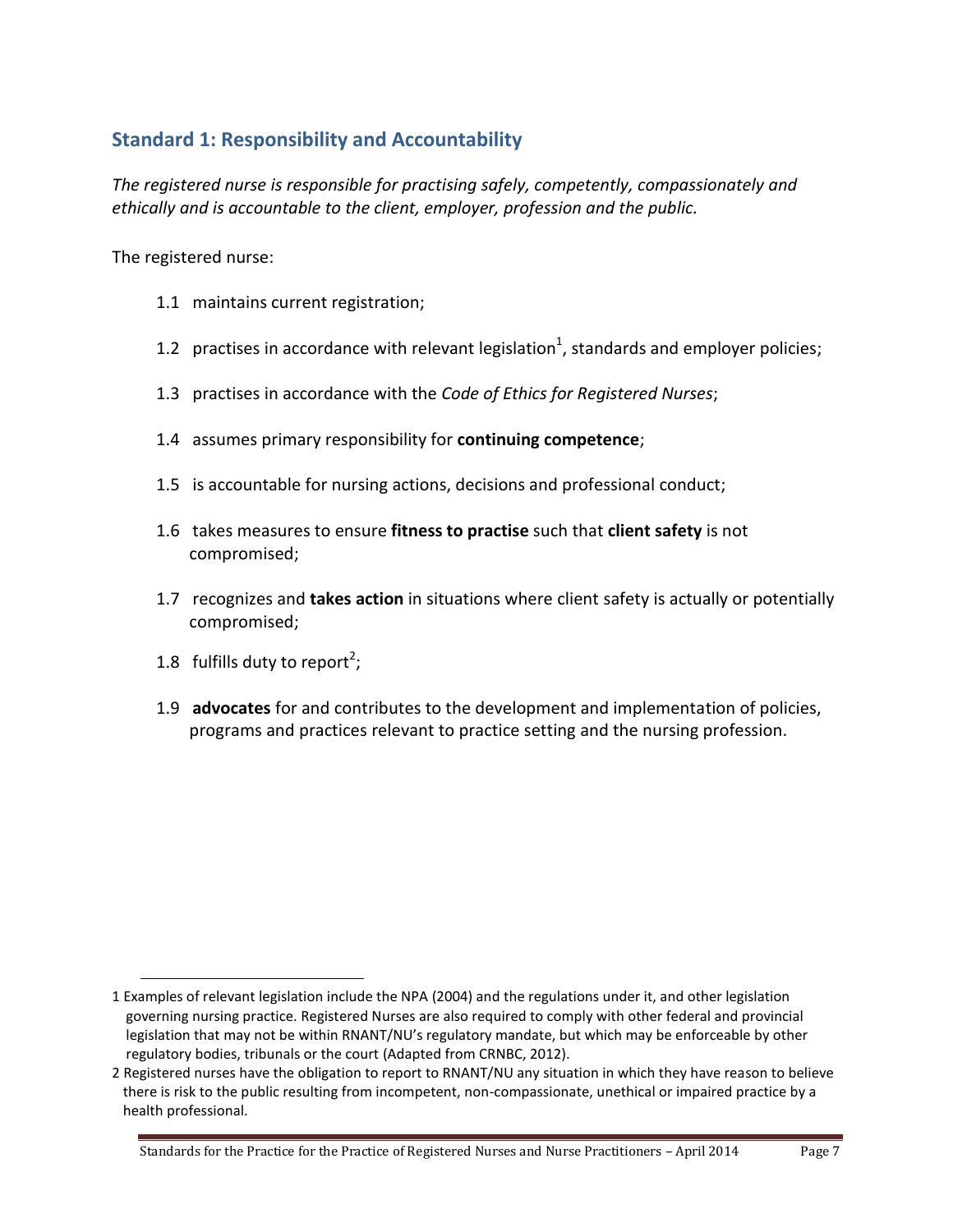# <span id="page-8-0"></span>**Standard 2: Knowledge-Based Practice**

*The registered nurse practises using evidence-informed knowledge, skill and judgement.*

The registered nurse:

- 2.1 maintains and enhances own knowledge and skills;
- 2.2 uses **critical inquiry** in collecting and interpreting data, in determining and communicating client status, and in planning, implementing the plan of care and evaluating outcomes;
- 2.3recognizes and practises within own level of **competence** and seeks additional knowledge and assistance when needed;
- 2.4 exercises **reasonable** judgement;
- 2.5 initiates, maintains and concludes the **therapeutic nurse-client relationship**;
- 2.6 assigns and delegates in accordance with client needs, the roles and competence of other providers and the requirements of the practice setting;
- 2.7 supports colleagues and students by sharing nursing knowledge and expertise;
- 2.8 maintains **timely** and accurate documentation;
- <span id="page-8-1"></span>2.9 contributes to, and supports the analysis, development, implementation and evaluation of best practice.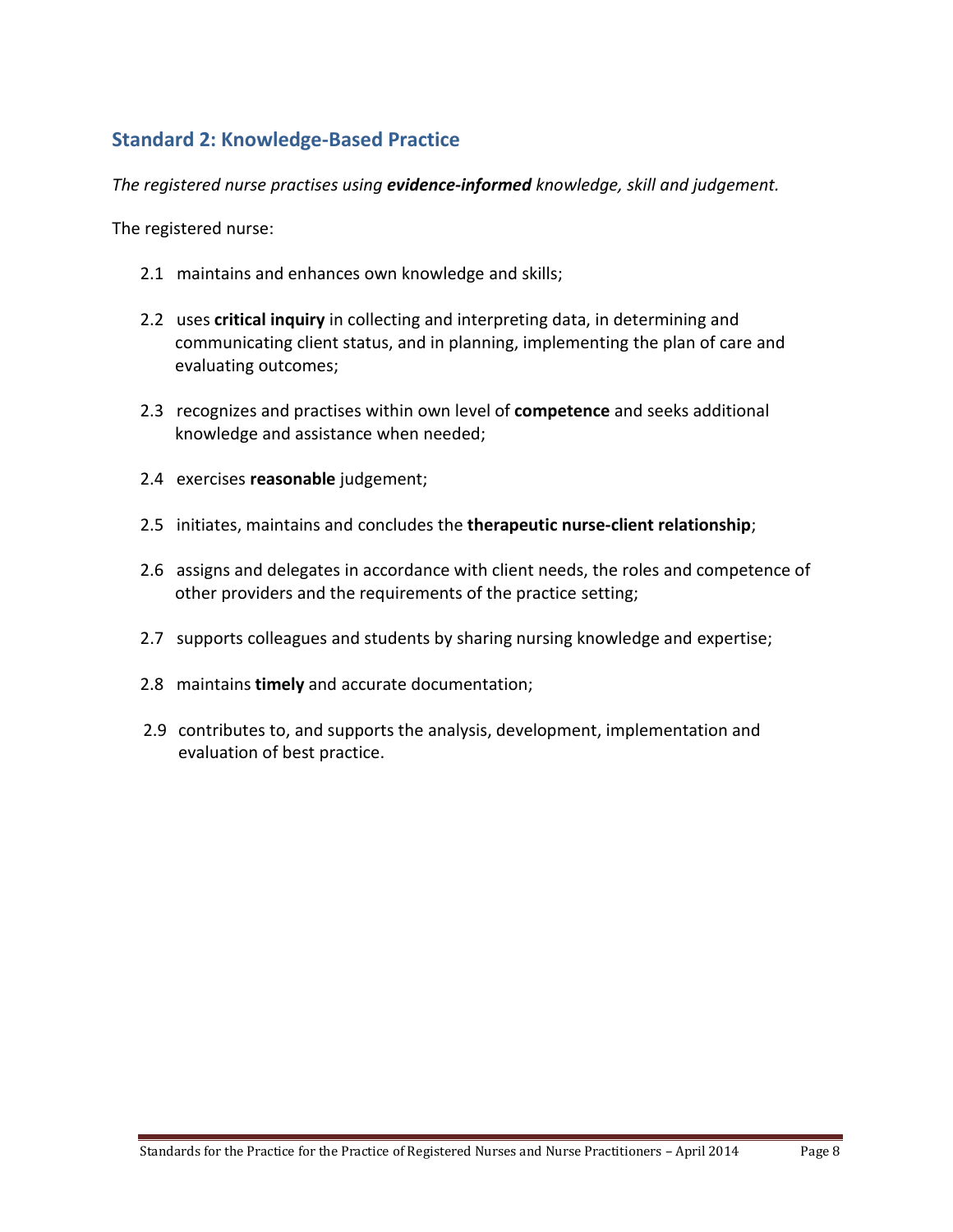# **Standard 3: Client-Centered Service**

*The registered nurse contributes to and promotes measures that optimize positive health outcomes at the individual, organizational and system level.*

The registered nurse:

- 3.1 practises using a **client-centered approach**;
- 3.2 communicates effectively<sup>3</sup> and respectfully with clients, colleagues and others;
- 3.3 **coordinates** and assists clients to learn about the health care system and accessing appropriate healthcare services;
- 3.4 engages in interprofessional and **intersectoral collaboration**;
- 3.5 uses resources effectively and efficiently in the provision of nursing services;
- 3.6 supports innovation by implementing and evaluating new knowledge and technology;
- 3.7 advocates for and contributes to quality professional practice environments.

<span id="page-9-0"></span><sup>3</sup> Involves applying knowledge and skills related to such things as relationship-building, assertiveness, problem solving and conflict resolution.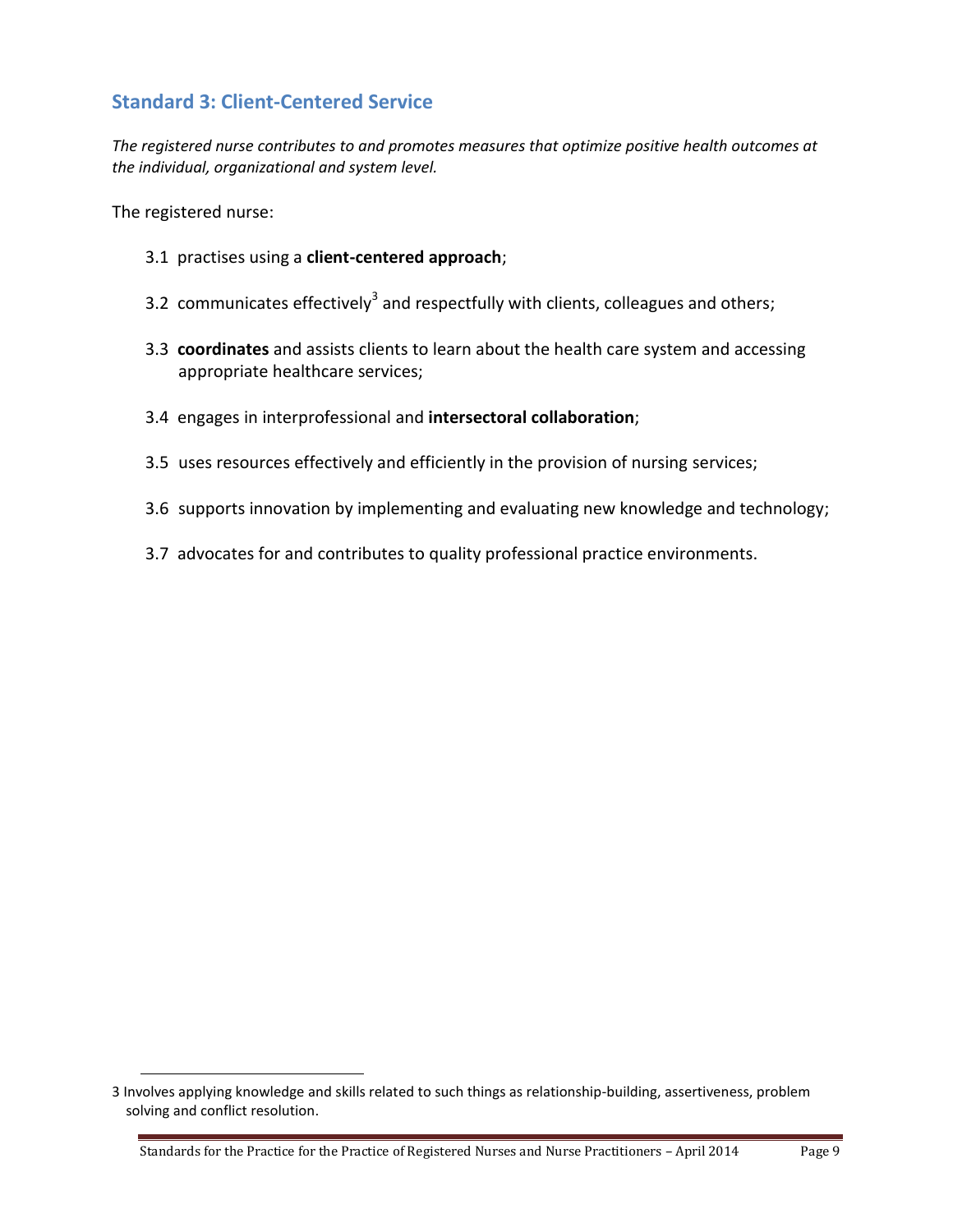#### **Standard 4: Public Trust**

*The registered nurse upholds the public's trust in the profession.* 

The registered nurse:

- 4.1 demonstrates a **professional presence** and models professional behaviour;
- 4.2 acts as a **moral agent** in providing nursing services;
- 4.3 protects clients' privacy and confidentiality;
- 4.4 endeavors to develop competence in nursing leadership<sup>4</sup>;
- 4.5 advocates, individually and collectively, for healthy public policy and programs that are informed by the **social determinants of health**;
- 4.6 contributes to and supports initiatives that improve the health system and **population health**;
- 4.7 participates in endeavours that inform and advance the profession of nursing in the interest of the public.

<sup>4</sup> Nursing leadership is about critical thinking, action and advocacy - and it happens in all roles and domains of nursing practice. Leadership is a relationship which involves the act of influencing and inspiring others toward a common goal, whether formally (through a set role) or informally.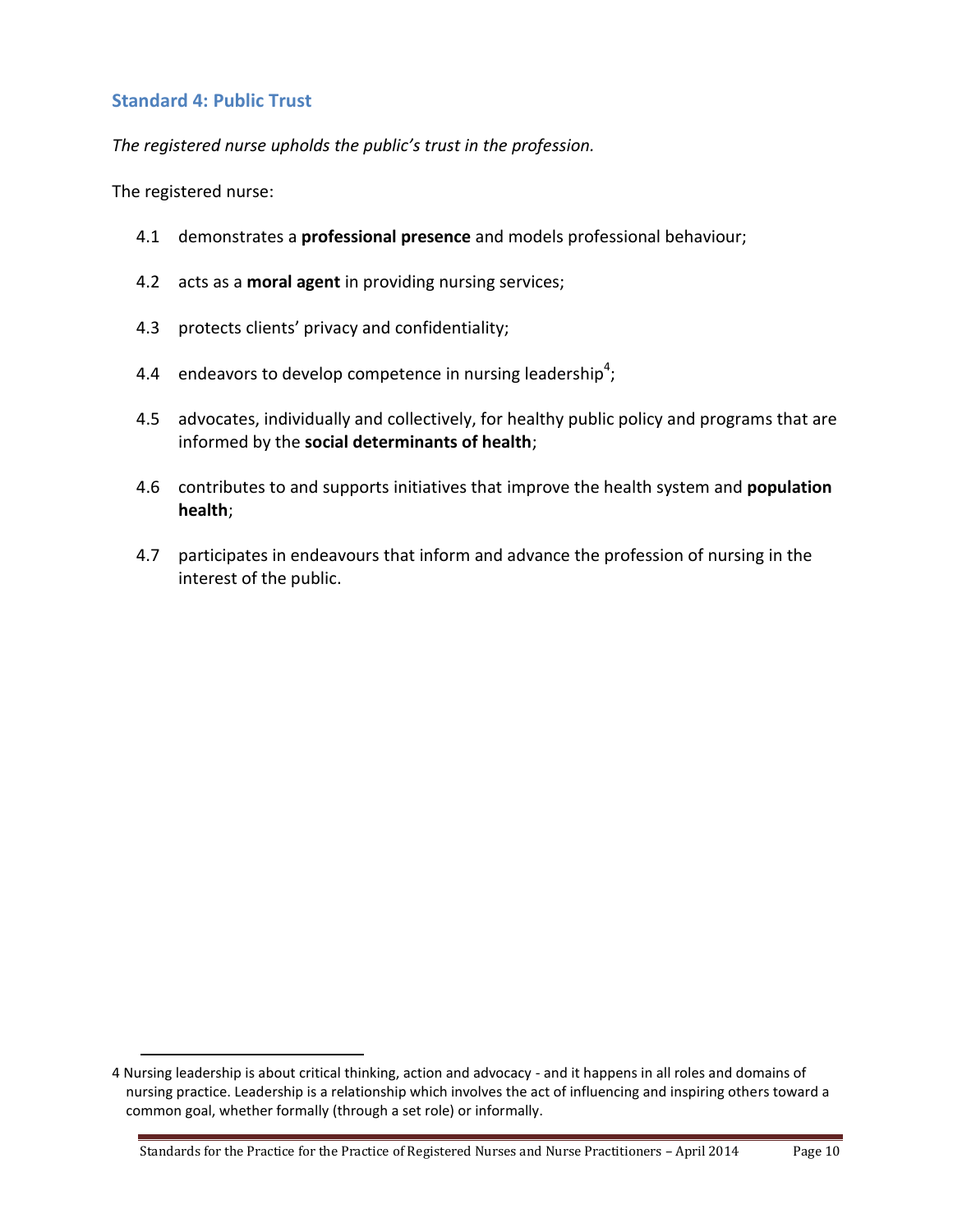# <span id="page-11-0"></span>**Glossary**

 $\overline{a}$ 

**Advocating/advocate:** Actively supporting a right and good cause; supporting others in speaking for themselves or speaking on behalf of those who cannot speak for themselves.<sup>5</sup>

**Client:** The individual, family, group, community or population who is the recipient of nursing services and, where the context requires, includes a substitute decision-maker for the recipient of nursing services. In some clinical settings, the client may be referred to as a patient or resident. <sup>6</sup>

**Client-centered approach**: An approach to nursing care in which clients, groups, communities or the population in general are viewed as whole; placing them at the center of care, using their needs and wishes to inform the health care plan.

**Client safety:** The reduction and mitigation of unsafe acts within the health care system, as well as through the use of best practices shown to lead to optimal patient outcomes, meant to be inclusive of psychosocial, physical, cultural and spiritual wellbeing.<sup>7</sup>

**Collaboration:** The process of working together to build consensus on common goals, approaches and outcomes. It requires an understanding of own and others' roles, mutual respect among participants' commitment to common goals, shared decision-making, effective communication, relationships and accountability for both the goals and team members.<sup>8</sup>

**Competence:** The quality or ability of a registered nurse to integrate and apply the knowledge, skills, judgments, and personal attributes to practice safely and ethically in a designated role and setting. Personal attributes include but are not limited to attitudes, values and beliefs.

**Continuing competence:** Continuing competence is a necessary component of practice and public interest is best served when nurses constantly improve their application of knowledge, skill and judgment. Reflective practice, or the process of continually assessing one's own practice to identify learning needs and opportunities for growth, is the key to continuing competence.

**Coordinate**: The act of organizing, supporting different people or systems to work together for a common goal.

**Critical inquiry**: A process of purposeful thinking and reflective reasoning where practitioners examine ideas, assumptions, principles, conclusions, beliefs, and actions in the context of nursing practice. The critical inquiry process is associated with a spirit of inquiry, discernment, logical reasoning, and application of standards (Brunt, 2005).

<sup>5</sup> [http://www2.cna-aiic.ca/CNA/documents/pdf/publications/Ethics\\_in\\_Practice\\_Jan\\_2010\\_e.pdf](http://www2.cna-aiic.ca/CNA/documents/pdf/publications/Ethics_in_Practice_Jan_2010_e.pdf)

<sup>6</sup> http://www.arnnl.ca/documents/publications/Competencies\_in\_the\_Context\_of\_Entry\_Level\_Registered Nurse [Practice\\_2013\\_18.pdf](http://www.arnnl.ca/documents/publications/Competencies_in_the_Context_of_Entry_Level_Registered%20Nurse%20Practice_2013_18.pdf)

<sup>7</sup> [http://www.nanb.nb.ca/PDF/Entry-Level\\_Competencies\\_Sept09-E-\\_FINAL.pdf](http://www.nanb.nb.ca/PDF/Entry-Level_Competencies_Sept09-E-_FINAL.pdf)

<sup>8</sup> [http://www.rnao.org/Storage/23/1776\\_BPG\\_Collaborative\\_Practice.pdf](http://www.rnao.org/Storage/23/1776_BPG_Collaborative_Practice.pdf)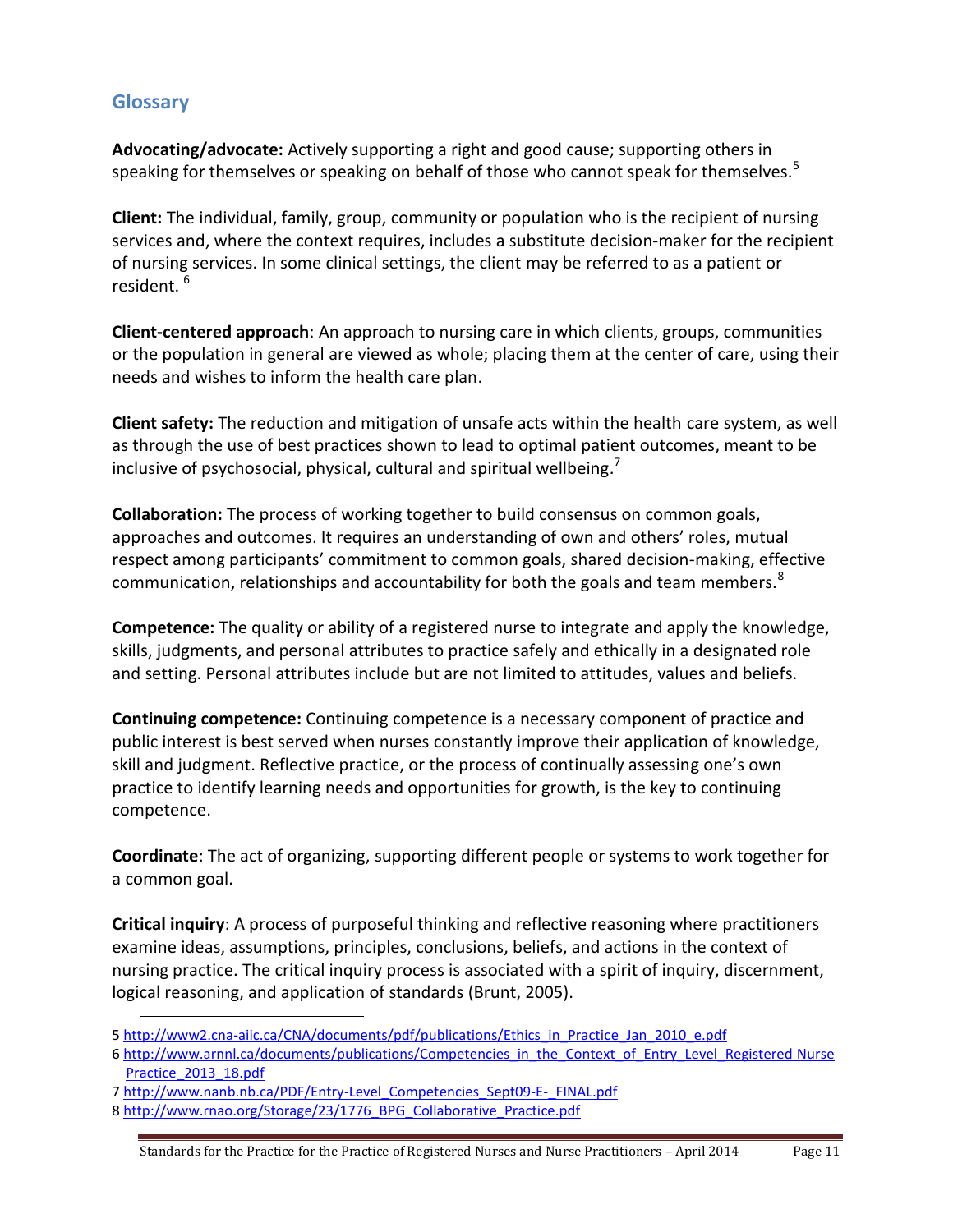**Domains:** Five domains are identified within the profession of nursing: practice, education, administration, research and policy. The practice domain is fundamental to nursing, and all other domains ultimately exist to maintain and support practice. Registered Nurses may practise in more than one domain within the context of their role.

**Evidence-informed:** Practice which is based on successful strategies that improve client outcomes and are derived from a combination of various sources of evidence, including client perspective, research, national guidelines, policies, consensus statements, expert opinion and quality improvement data.<sup>9</sup>

**Fitness to practice:** All the qualities and capabilities of an individual relevant to his or her capacity to practice as a RN, including, but not limited to, freedom from any cognitive, physical, psychological or emotional condition, or a dependence on alcohol or drugs, that impairs his or her ability to practise nursing.<sup>10</sup>

**Intersectoral:** Refers to various sectors within society for example health, education, housing, transportation and environment $^{11}$ .

**Population health**: An approach to health that aims to improve the health of the entire population (all people) and to reduce health inequities among population groups. In order to reach these objectives, it looks at and acts upon the broad range of factors and conditions that have a strong influence on our health.<sup>12</sup>

**Primary health care (PHC):** Essential health care (promotive, preventive, curative, rehabilitative and supportive) that focuses on preventing illness and promoting health with optimal individual and community involvement. The five principles of PHC are: accessibility, public participation, health promotion, appropriate technology and intersectoral collaboration.<sup>13</sup>

**Professional presence:** The professional behaviour of registered nurses, how they carry themselves and their verbal and non-verbal behaviours; respect, transparency, authenticity, honesty, empathy, integrity and confidence are some of the characteristics that demonstrate professional presence. In addition, it is demonstrated by the way nurses use language, particularly how they refer to their own professional status and that of others by using first and last name and title in their communications.<sup>14</sup>

<sup>9</sup> [http://www.chsrf.ca/other\\_documents/newsletter/pdfv8n3\\_e.pdf](http://www.chsrf.ca/other_documents/newsletter/pdfv8n3_e.pdf)

<sup>10</sup> [http://www2.cna-aiic.ca/CNA/documents/pdf/publications/Code\\_of\\_Ethics\\_2008\\_e.pdf](http://www2.cna-aiic.ca/CNA/documents/pdf/publications/Code_of_Ethics_2008_e.pdf)

<sup>11</sup> [http://www2.cna-aiic.ca/CNA/documents/pdf/publications/BG7\\_Primary\\_Health\\_Care\\_e.pdf](http://www2.cna-aiic.ca/CNA/documents/pdf/publications/BG7_Primary_Health_Care_e.pdf)

<sup>12</sup> <http://www.phac-aspc.gc.ca/ph-sp/approach-approche/index-eng.php#What>

<sup>13</sup> [http://www.cna-aiic.ca/CNA/documents/pdf/publications/BG7\\_Primary\\_Health\\_Care\\_e.pdf](http://www.cna-aiic.ca/CNA/documents/pdf/publications/BG7_Primary_Health_Care_e.pdf)

<sup>14</sup> http://www.arnnl.ca/documents/publications/Competencies\_in\_the\_Context\_of\_Entry\_Level\_Registered [Nurse Practice\\_2013\\_18.pdf](http://www.arnnl.ca/documents/publications/Competencies_in_the_Context_of_Entry_Level_Registered%20Nurse%20Practice_2013_18.pdf)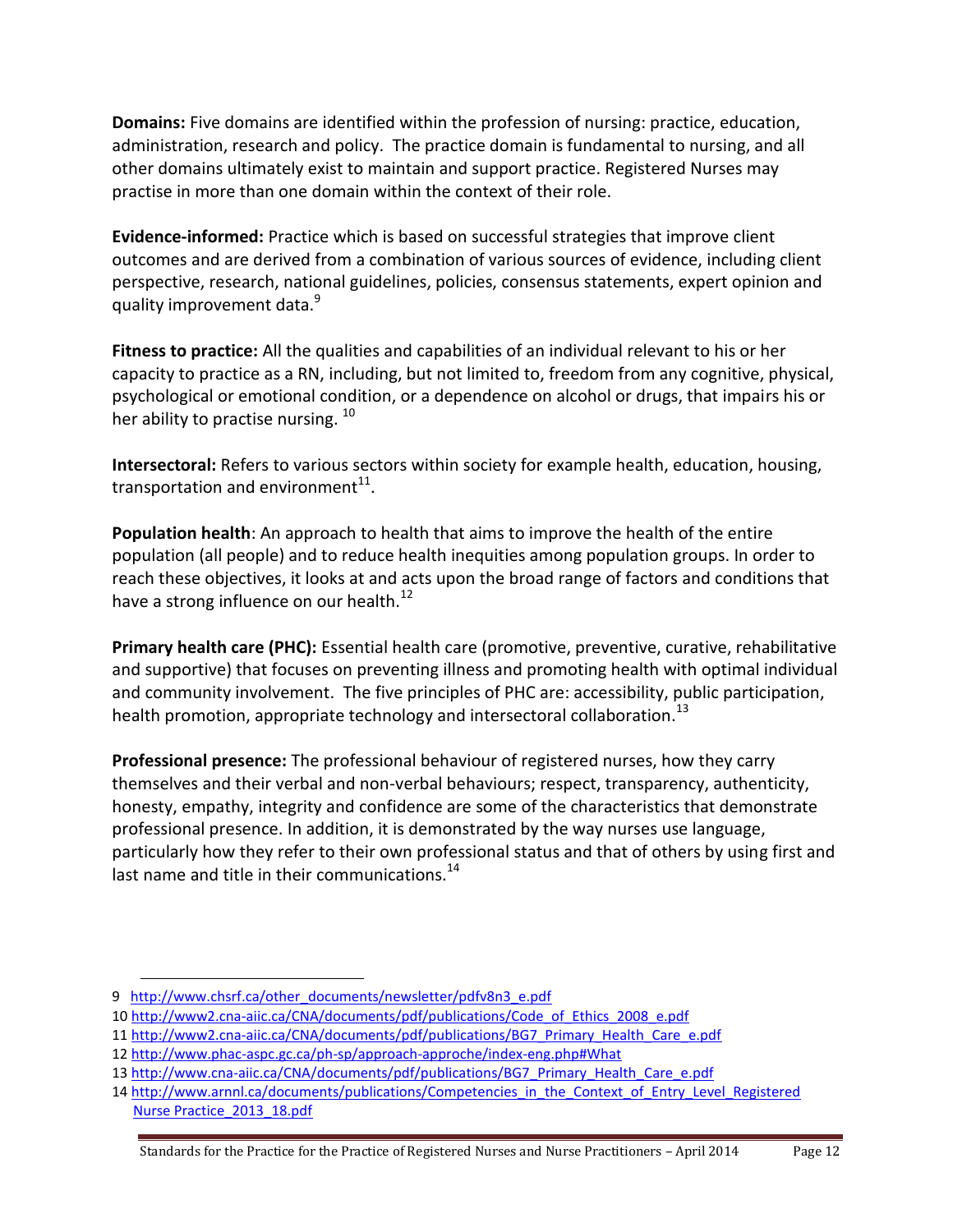**Quality professional practice environment:** Practice environment that has the organizational and human support allocations necessary for safe, competent and ethical nursing care.<sup>15</sup>

**Reasonable:** As compared to registered nurses with similar education and experience and in similar circumstances.

**Self-regulation:** In general there are two ways a profession can be regulated: one is by the profession itself which is self-regulation and the other is directly by government. Self-regulation recognizes the nursing profession is best qualified to determine the standards for nursing education and practice which are required to ensure the public receive safe, competent and ethical care. RNANT/NU receives its regulatory authority from the Northwest Territories and Nunavut governments through the Nursing Profession Act (2004).

**Social determinants of health:** The social determinants of health are the economic and social conditions that influence the health of individuals, communities and jurisdictions as a whole. They determine the extent to which a person possesses the physical, social, and personal resources to identify and achieve personal aspirations, satisfy needs, and cope with the environment. The resources include but are not limited to conditions for early childhood development; education, employment, and work; food security, health services, housing, income, and income distribution; social exclusion; the social safety net; and unemployment and job security.<sup>16</sup>

**Takes action:** Encompasses advocacy and/or the act of identifying or doing something which can prevent, respond to and/or report a situation.

**Therapeutic nurse-client relationship:** A planned, time-limited and goal-directed connection between a registered nurse and a client for the purpose of meeting the client's health care needs. $^{17}$ 

<span id="page-13-0"></span>**Timely:** A response or action that occurs at an appropriate or proper time to achieve a positive client outcome.

<sup>15</sup> [http://www2.cna-aiic.ca/CNA/documents/pdf/publications/Ethics\\_in\\_Practice\\_Jan\\_2010\\_e.pdf](http://www2.cna-aiic.ca/CNA/documents/pdf/publications/Ethics_in_Practice_Jan_2010_e.pdf)

<sup>16</sup> <http://www.phac-aspc.gc.ca/sdh-dss/glos-eng.php>

<sup>17</sup> [http://www.nanb.nb.ca/PDF/Practice\\_Standard-Nurse-Client\\_Relationship\\_E.pdf](http://www.nanb.nb.ca/PDF/Practice_Standard-Nurse-Client_Relationship_E.pdf)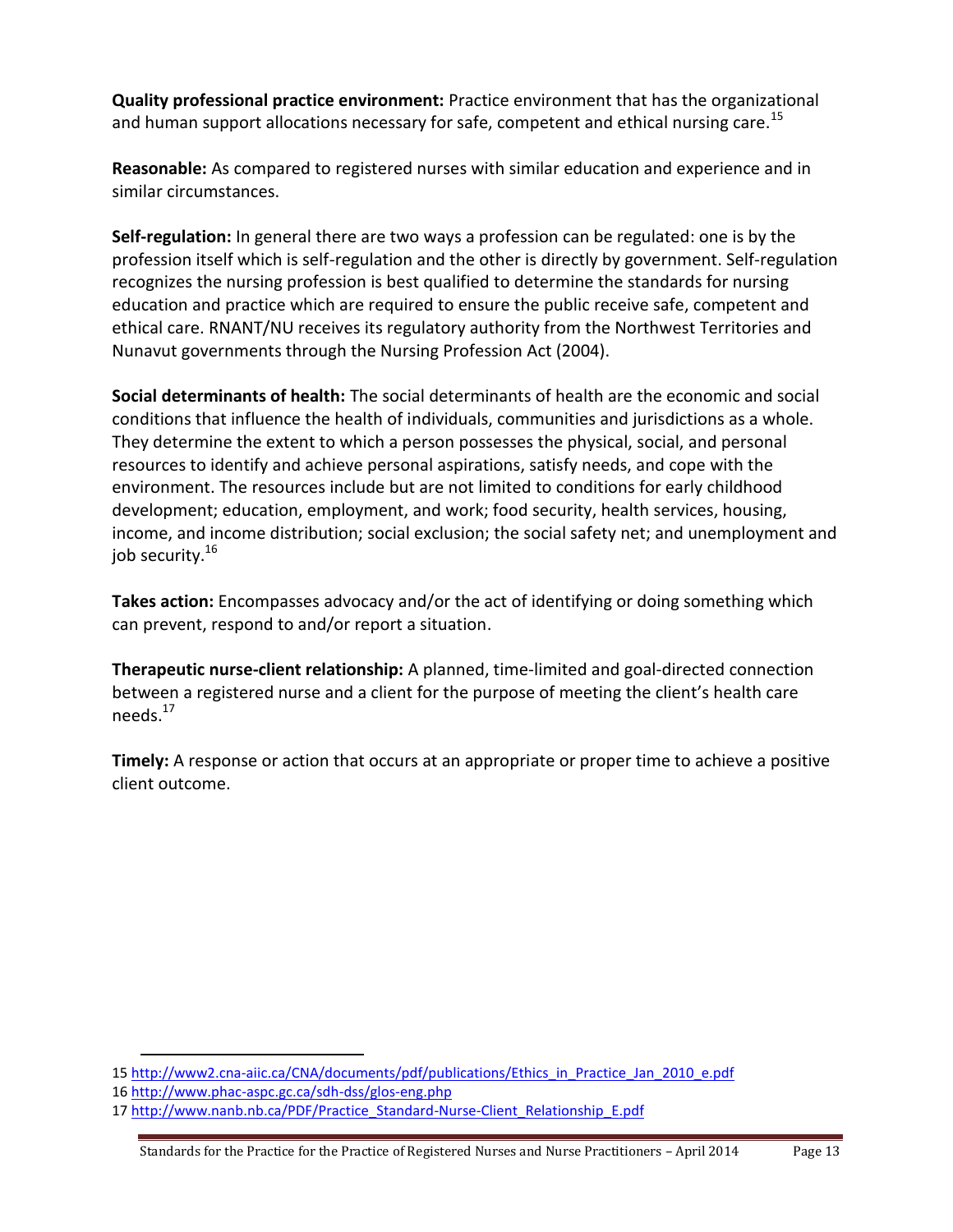#### **References**

- Association of Registered Nurses of Newfoundland and Labrador. (2008). *Position statement: Registered nurses' professional duty to address unsafe and unethical situations.* St. John's, Canada: Author.
- Association of Registered Nurses of Newfoundland and Labrador. (2013). *Competencies in the context of entry-level registered nurse practice.* St. John's, Canada: Author.
- Brunt, B.A. (2005). Critical thinking in nursing: An integrated review. *The Journal of Continuing Education in Nursing, 36*(2), 60-67.
- Canadian Health Service Research Foundation. (2005). How CHSRF defines evidence. *Links, 8*(3), 1-8.
- Canadian Nurses Association. (2005). *Position statement: Primary health care.* Ottawa, Canada: Author.
- Canadian Nurses Association. (2008). *Code of ethics for registered nurses*. Ottawa, Canada: Author.
- Canadian Nurses Association. (2010). *Canadian Nurse Practitioner Core Competency Framework.* Ottawa, Canada: Author.
- Canadian Nurses Association. (2010). Ethics, relationships and quality practice environments. *Ethics in Practice for Registered Nurses.* Ottawa, Canada: Author.
- Canadian Nurses Association. (2010). *Position statement: Evidence informed decision-making and nursing practice.* Ottawa, Canada: Author.
- College of Registered Nurses of British Columbia. (2012). *Professional standards for registered nurses and nurse practitioners*. Vancouver, Canada: Author.
- Graham, J.G. & Barter, K. (1999). Collaboration: A social work practice method. *Families in Society: The Journal of Contemporary Human Services, 80*(1), 6-13.
- Lasala, K.B, & Nelson, J. (2005). What contributes to professionalism? *MEDSURG Nursing, 14*(1), 63-67.
- Nurses Association of New Brunswick. (2009). *Entry-level competencies for registered nurses in New Brunswick.* Fredericton, Canada: Author.
- Nurses Association of New Brunswick. (2010). *The therapeutic nurse-client relationship standards.* Fredericton, Canada: Author.